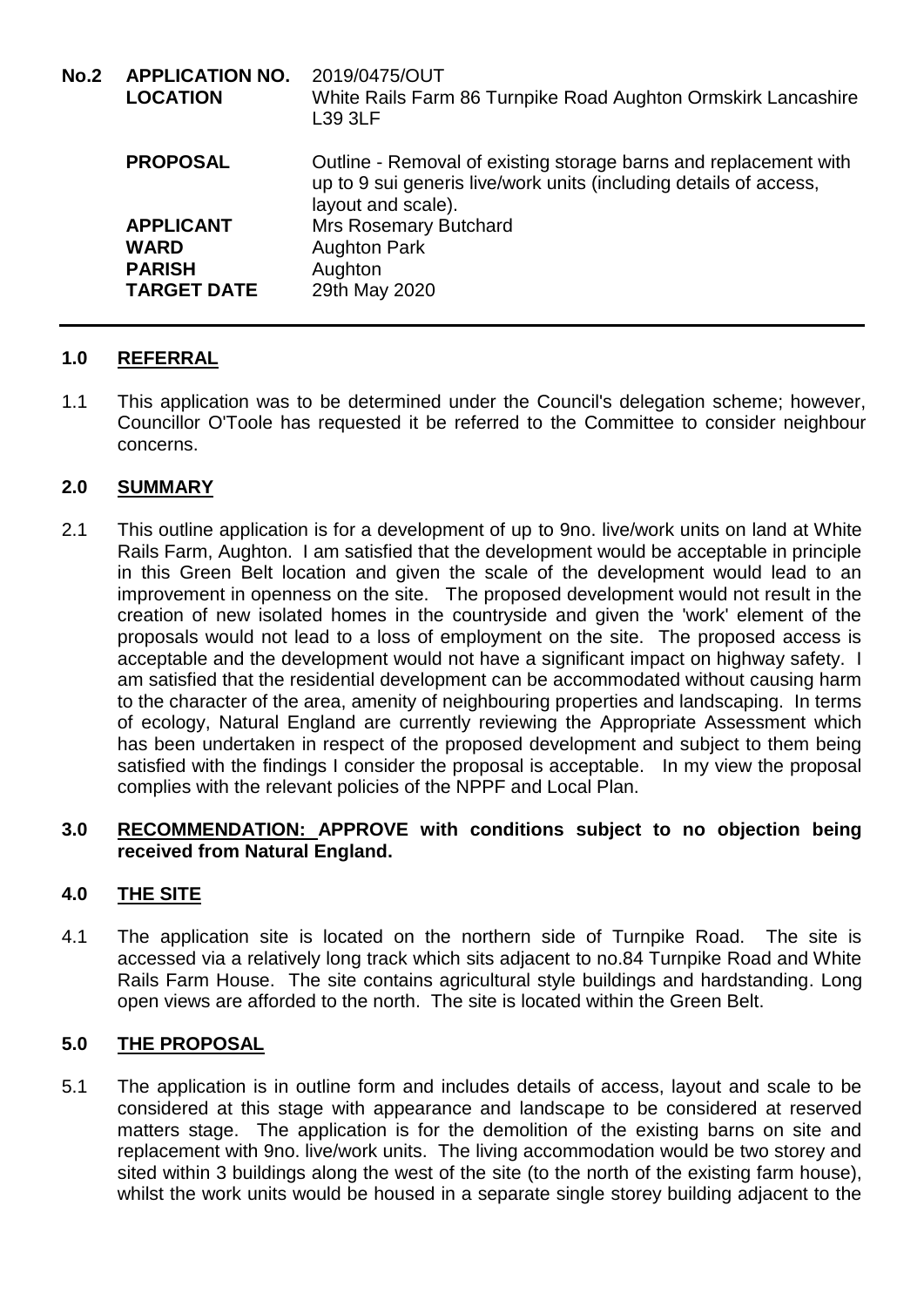northern boundary of the site. The houses would have a maximum height of 7.1m and the work units would have a maximum height of 3.49m.

5.2 The Applicant has confirmed that the 'work' element of the units would be restricted to B1 (Business) Use. From the  $1<sup>st</sup>$  September 2020, the Town and Country Planning (Use Classes) Order 1987, was amended and B1 Business use was revoked and replaced with the new Class E(g). However there are transitional arrangements in place which advise that in respect of any planning applications submitted before  $1<sup>st</sup>$  September 2020 (as is the case with this application), the Use Classes in effect when the application was submitted will be used to determine the application. Therefore the assessment of this application will be based upon the 'work' element of the proposals being restricted to B1 (Business) Use.

### **6.0 PREVIOUS RELEVANT DECISIONS**

6.1 2019/1055/FUL - Retrospective change of use application from agricultural to storage (B8). Approved 17.12.2019.

### **7.0 CONSULTEE RESPONSES**

- 7.1 Merseyside Environmental Advisory Service (MEAS) (21.08.19, 29.04.2020 and 12.04.2021) – No objection.
- 7.2 United Utilities (18.07.19) No objection.
- 7.3 Cadent (10.07.19 and 11.07.19 and 09.04.2020) No objection.
- 7.4 Highway Authority (02.08.19, 24.04.2020, 21.07.2020 and 03.03.2021) No objection.
- 7.5 Natural England (23.12.2019 and 27.04.2020) No objection subject to completion of a Habitats Regulations Assessment.
- 7.6 Environmental Protection (05.05.2020) Recommend conditions to protect residential amenity.

### **8.0 OTHER REPRESENTATIONS**

- 8.1 Aughton Parish Council (07.08.19 and 17.04.2020) Outline permission should only be considered where the space has been provided with a commercially defined business. Could a condition be imposed that the dual use could not be converted to fully residential? The development should not have a greater impact on the openness of the Green Belt. The access affects a Public Right of Way.
- 8.2 Representations in respect of the development have been received. Objections can be summarised as follows:

Impact on public right of way Visibility issues. Impact on highway safety Increase traffic generation leading to noise pollution Impact on biodiversity Asbestos Storage of hazardous goods Increased noise and disturbance Increased traffic on Turnpike Road Trading hours may impact amenity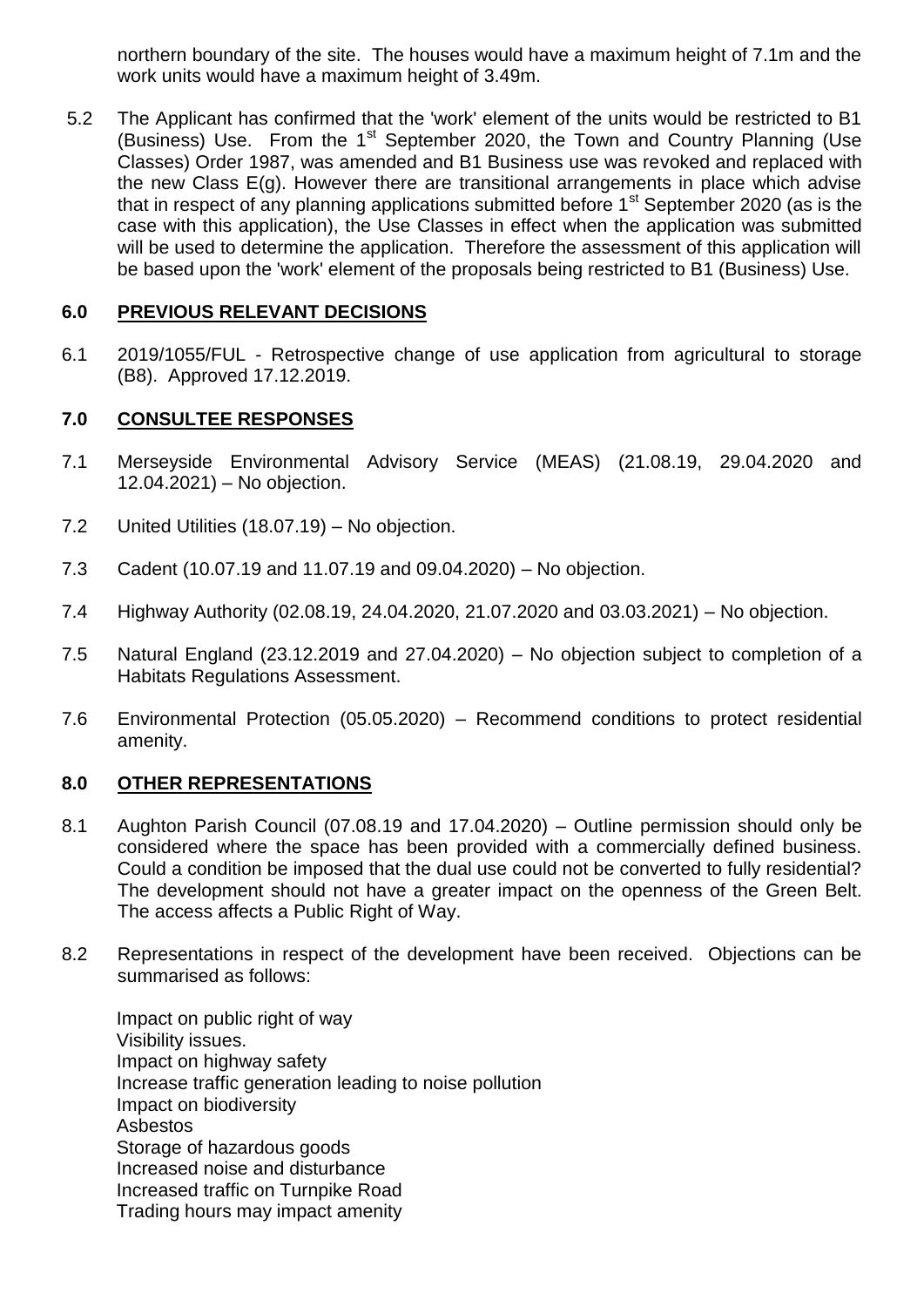Loss of privacy Light pollution Local schools are at capacity Development will downgrade the area and is not in the interests of the community Unsustainable location Inappropriate development in the Green Belt The site is not previously developed land Precedent for development. Impact on openness Increased building footprint Housing is not needed in the area Work units are not required in an agricultural area Agricultural land should be retained Without strict controls the work units could be converted into home use which may lead to enforcement issues There are no controls to prevent the merger of all work units into one large unit; potential for an industrial estate. The scale of the development is too large for this rural community No controls to ensure true live/work units

# **9.0 SUPPORTING INFORMATION**

9.1 Planning Statement Design and Access Statement Preliminary Ecological Appraisal

## **10.0 RELEVANT PLANNING POLICIES**

- 10.1 The National Planning Policy Framework (NPPF) and the West Lancashire Local Plan 2012-2027 DPD provide the policy framework against which the development proposals will be assessed.
- 10.2 The site is located within the Green Belt as designated in the West Lancashire Local Plan 2012-2027 DPD.

### **National Planning Policy Framework**

Building a strong, competitive economy Delivering a sufficient supply of homes Promoting sustainable transport Making effective use of land Achieving well-designed places Protecting the Green Belt Conserving and enhancing the natural environment Meeting the challenge of climate change, flooding and coastal change

### **West Lancashire Local Plan 2012-2027 DPD**

- GN1 Settlement Boundaries
- GN3 Criteria for Sustainable Development
- RS1 Residential Development
- EC1 The Economy and Employment Land
- EN2 The Rural Economy
- EN4 Preserving and Enhancing West Lancashire's Natural Environment

### **Supplementary Planning Advice**

SPD – Design Guide (January 2008)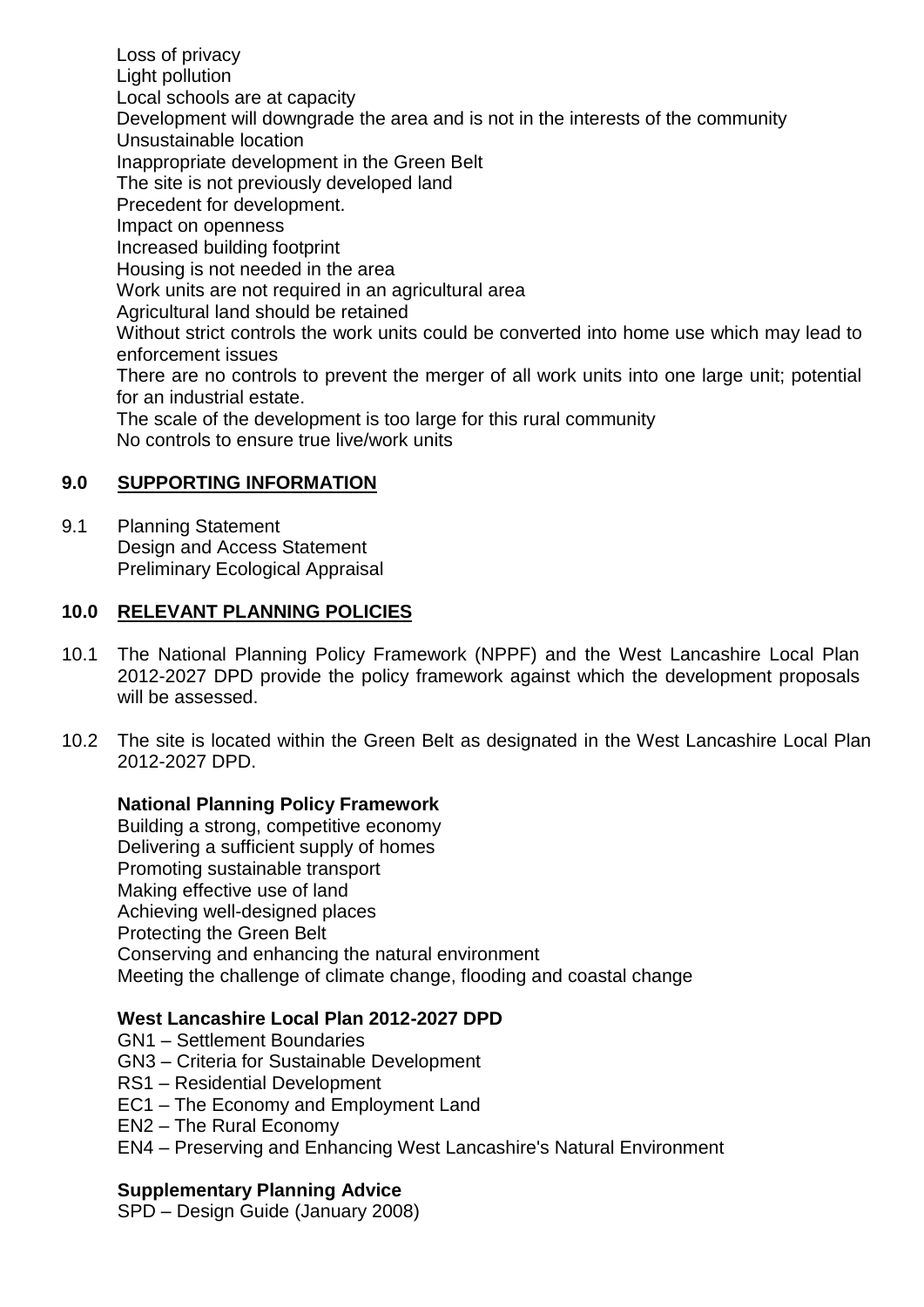### **11.0 OBSERVATIONS OF CORPORATE DIRECTOR OF PLACE AND COMMUNITY**

#### **Principle of Development – Green Belt**

- 11.1 The NPPF advocates that the purpose of the planning system is to contribute to the achievement of sustainable development, by performing an economic, social and environmental role. The Framework re-iterates the fact that planning law requires that planning applications must be determined in accordance with the development plan unless material considerations indicate otherwise. At the heart of the NPPF is a presumption in favour of sustainable development and where the development plan is absent, silent or relevant policies are out-of-date, planning permission should be granted unless any adverse impacts of doing so would significantly and demonstrably outweigh the benefits, when assessed against the policies in this Framework taken as a whole, or, unless specific policies in the NPPF indicate development should be restricted.
- 11.2 The site is located within the Green Belt. Policy GN1 of the Local Plan states that development proposals within the Green Belt will be assessed against national policy and any relevant Local Plan policies.
- 11.3 Paragraph 145 of the NPPF relating to Green Belt development, states that local planning authorities should regard the construction of new buildings as inappropriate in the Green Belt. There are several exceptions to this, including at bullet point (g):

*Limited infilling or the partial or complete redevelopment of previously developed sites (brownfield land), whether redundant or in continuing use (excluding temporary buildings), which would:*

*- not have a greater impact on the openness of the Green Belt than the existing development* 

*- not cause substantial harm to the openness of the Green Belt, where the development would re-use previously developed land and contribute to meeting an identified affordable housing need within the area of the local planning authority.*

- 11.4 Annex 2 of the NPPF defines 'previously developed land' (PDL) as being land which is or was occupied by a permanent structure, including the curtilage of the development land (although it should not be assumed that the whole of the curtilage should be developed) and any associated fixed surface infrastructure.
- 11.5 Policy GB3 of the Development in the Green Belt SPD allows for redevelopment of PDL provided that the proposed development would not have a greater impact than the existing development on the openness of the Green Belt.
- 11.6 In 2019 planning permission was granted for 'retrospective change of use from agricultural to storage (B8)' (reference 2019/1055/FUL). Evidence was submitted with the application to demonstrate the buildings had been used for non-agricultural related storage purposes for some time, and as paragraph 146 of the NPPF allows for the reuse of buildings in the Green Belt, the application was approved. This permission and the current use of the site, demonstrates that the site is considered to be in commercial usage and is therefore brownfield land (PDL) and not classed as agricultural.
- 11.7 The existing commercial buildings cover a large area of the site, with the majority of the remainder of the site being the access road and hardstanding. Presently the site is occupied by buildings with an approximate total volume of 5085m3 with the buildings and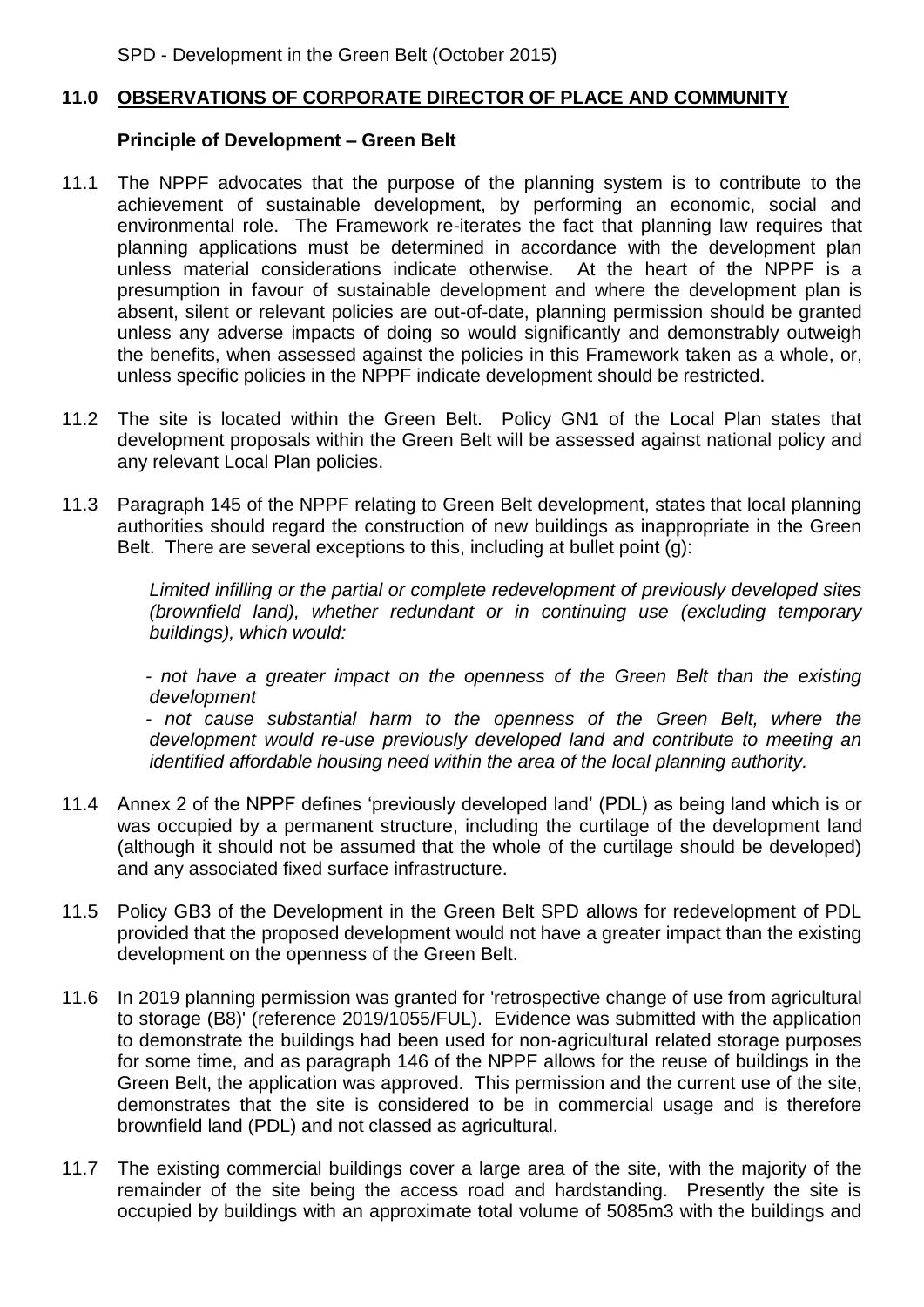associated hardstanding covering a floor area of 827m2 and 1546m2 respectively; with the maximum height of the existing buildings on site being approximately 7.12m. The proposed development would cover a floor area of 682m2 and the hardstanding would cover an approximate area of 522m2, with the maximum height of the buildings being 7m. The proposed houses would be two storey, and the work units would be single storey. The ridge height of the dwellings would be comparable to the existing buildings on site and the work units would be considerably lower at 3.49m. The spread of built development would extend marginality further to the north of the site, however I consider that as the footprint of buildings on the site would cover a reduced floor area and would be sited predominantly on the footprint of the existing buildings but with a reduced volume and bulk, allowing views through the site which are not currently possible due to the extent and bulk of the existing buildings, that there would be an increase in openness on the site. Given the Green Belt location I consider it necessary to remove permitted development rights to the dwellings to allow the local planning authority to consider any future development on the site.

11.8 In terms of impact on the Green Belt, I am satisfied that the proposed development would accord with the requirements of the NPPF.

### **Principle of Development – Loss of Employment Land**

11.9 Policy EC1 'The Economy and Employment Land' of the Local Plan outlines the approach to managing development on employment land. The site has been used for nonagricultural commercial use and has planning permission to be used for B8 Storage purposes. Under Policy EC1 of the Local Plan the site would be categorised as an 'Other Existing Employment Site', where the Council will permit industrial, business, storage and distribution uses (use classes B1, B2 and B8). The application is for live/work units, which would be restricted to B1 Use by condition, and as the redevelopment of the site would retain B1 employment uses, I consider the proposal complies with Policy EC1 of the Local Plan.

### **Principle of Development – Sustainability of Location**

11.10 Given the proximity of the application site to the settlements of Aughton and Ormskirk and the amenities and transport links available close by on the A59, I am satisfied that the proposed development would not result in the creation of isolated homes in the countryside, in accordance with paragraph 78 of the NPPF.

### **Design/Layout and Scale**

- 11.11 Policy GN3 of the Local Plan together with the Council's SPD Design Guide states that new development should be of a scale, mass and built form which responds to the characteristics of the site and its surroundings. Care should be taken to ensure that buildings do not disrupt the visual amenities of the street scene because of their height, scale or roofline.
- 11.12 The residential units would be 2 storey, with a height comparable to the existing buildings on site and other houses in the local area. Details of appearance have not been submitted at this stage and will be considered as a reserved matter. I consider that two storey buildings are appropriate in this location, and given that the site currently contains built development and a significant amount of hardstanding I am satisfied that the introduction of dwellings and a single storey employment unit on the site would not detract from the rural nature of the area.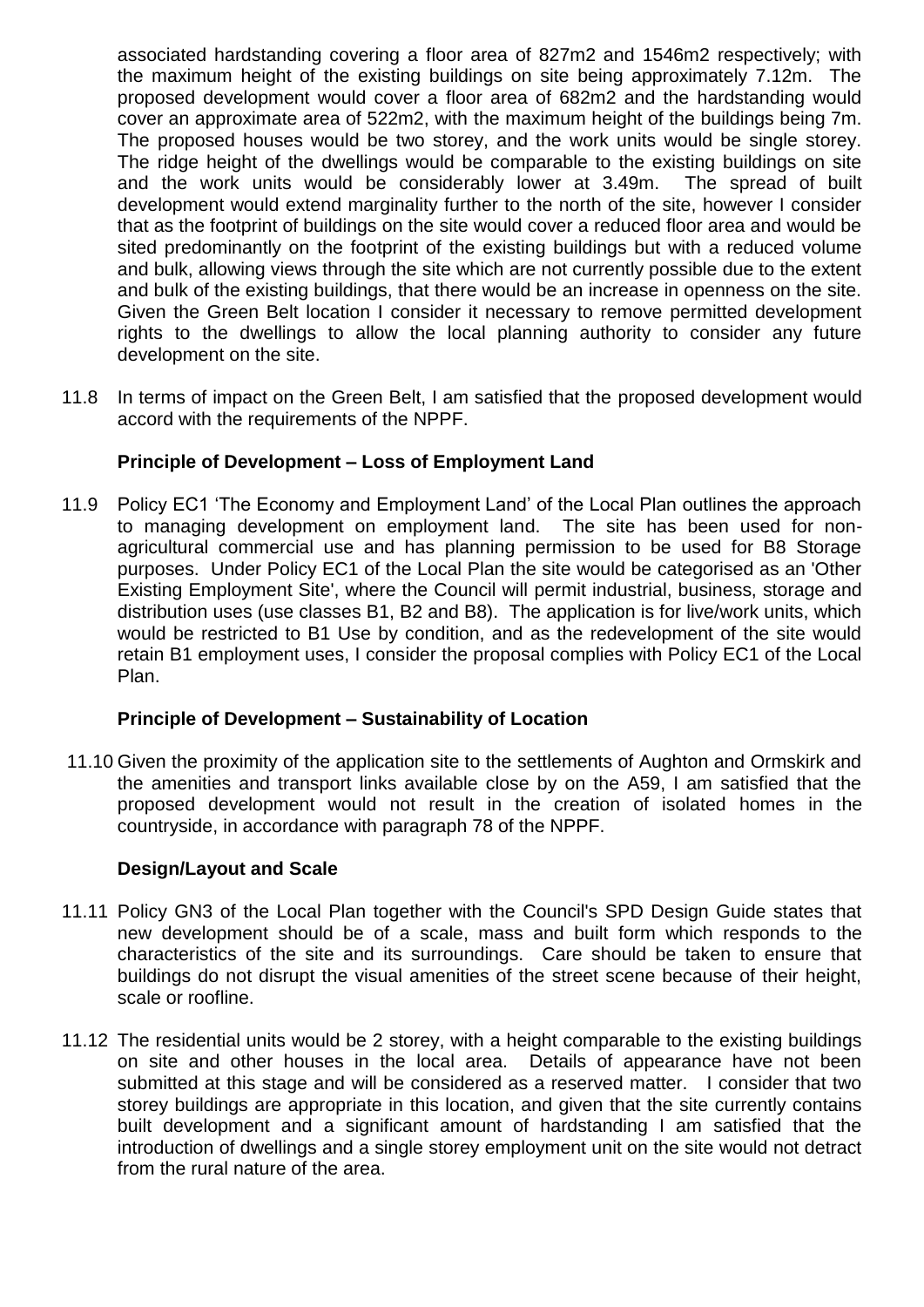11.13 In terms of the layout, demolition of the existing buildings and their replacement with the proposed dwellings and workspace units would lead to a more spacious layout on the site, and a reduction in hardstanding with the opportunity to introduce more landscaping.

### **Residential Amenity**

- 11.14 Policy GN3 of the Local Plan states that development should 'retain or create reasonable levels of privacy, amenity and sufficient garden / outdoor spaces for occupiers of the proposed and neighbouring properties'.
- 11.15 In terms of impact through overlooking or creation of poor outlook, the dwellings and work unit would be sited a considerable distance from existing dwellings, including White Rails Farmhouse and dwellings on Turnpike Road, and therefore whilst the external appearance of the buildings is not known, given the distance I am satisfied there would be no significant impact through overlooking or creation of poor outlook for existing residents in accordance with Policy GN3.
- 11.16 The work units would be used for B1 purposes which is defined as a use which can be carried out in a residential area without detriment to its amenity. The class is formed of three parts:
	- B1(a) Offices
	- B1(b) Research and development of products or processes
	- B1(c) Industrial processes
- 11.17 The definition of a B1 use is clear in that activities should not have a detrimental impact on residents living nearby, for example through noise or fumes, however, to ensure this is the case I consider it necessary to impose planning conditions to restrict open storage and the installation of machinery outdoors, and agree details of noise attenuation measures. No.84 Turnpike Road and White Rails Farmhouse are adjacent to the access road and there are residential properties opposite the access point; to ensure that there is not an unacceptable degree of disturbance through increased comings and goings to these existing properties and also the new dwellings, commercial deliveries will be restricted to between the hours of 9am – 5pm Monday to Friday, 9am – 1pm on Saturdays and not at all on Sundays or Bank or Public Holidays.
- 11.18 I am satisfied that both new and existing properties will benefit from adequate levels of privacy and amenity, in accordance with Policy GN3 of the Local Plan.

## **Ecology**

11.19 A Preliminary Ecological Survey has been submitted with the application and has been reviewed by the Council's ecology advisors MEAS and Natural England, who have confirmed that the redevelopment of the site would not have significant adverse impacts on designated sites given the scale and location within the existing farm footprint. Following advice from Natural England a Habitats Regulations Assessment and Appropriate Assessment have been carried out and conclude that with avoidance/preventative measures there will be no adverse effect upon the integrity of European sites. MEAS have advised that these measures can be secured by a Construction Environmental Management Plan which will be subject to a condition. MEAS have requested Natural England be consulted on the outcome of the Appropriate Assessment prior to determination and as this is now the only outstanding matter remaining it is suggested that the application is recommended for approval subject to Natural England being satisfied with the Appropriate Assessment.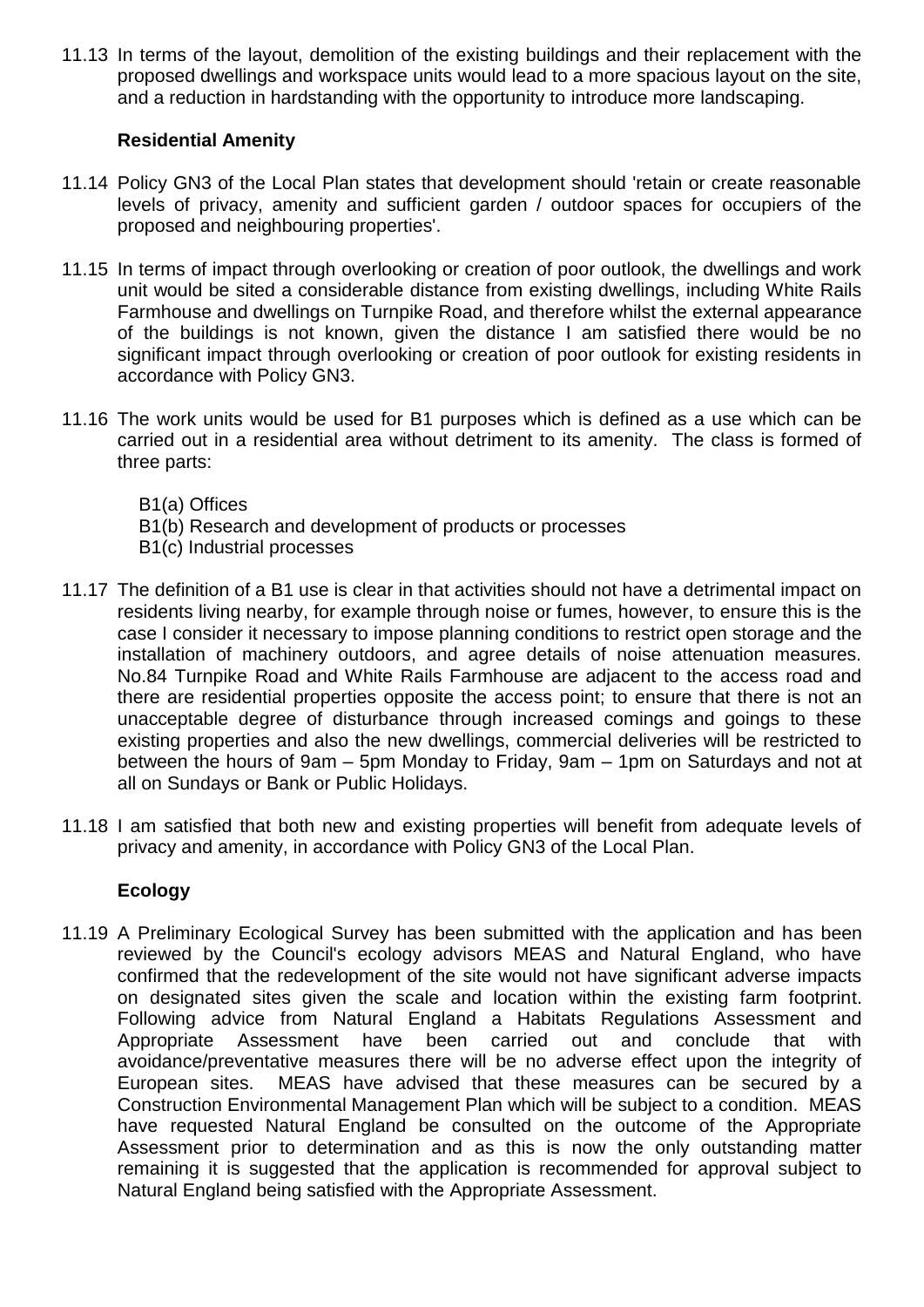- 11.20 In terms of potential impact on bats, the preliminary survey found the buildings and trees on site to have negligible suitability for roosting bats and no evidence of roosting bats was found. The Council's ecology advisors Merseyside Environmental Advisory Service (MEAS) have reviewed the survey and agree with the findings. Habitats on site and adjacent to the site are likely to provide foraging and commuting habitat for bats, and it is therefore appropriate to ensure that at the redevelopment of the site addresses this by incorporating integrated bat boxes and controlled lighting; this will be secured by planning condition.
- 11.21 There is a pond approximately 35m south of the development site which has been identified as having limited habitat for Great Crested Newts. As a precaution it will be necessary for the developer to undertake Reasonable Avoidance Measures (RAMs) during construction; these will be secured by condition.
- 11.22 The development would result in the loss of bird breeding habitat and loss of an existing barn owl box, and to mitigate for this reason a condition will be imposed requiring the developer to incorporate bird nesting boxes into the development and a replacement barn owl box.
- 11.23 Subject to the imposition of conditions to mitigate and compensate for potential biodiversity impacts, I am satisfied that the proposed development complies with Policy EN2 of the Local Plan.

### **Highways**

- 11.24 Policy GN3 of the Local Plan states that developments should integrate well with the surrounding area and provide safe, convenient and attractive pedestrian and cycle access, ensure that parking provision is in line with Policy IF2, and incorporate suitable and safe access and road layout.
- 11.25 The site would be accessed by the existing access road which serves White Rails Farm House and the existing storage buildings on site. The Highway Authority has confirmed that the access is acceptable and that adequate visibility splays could be provided at the junction of the access road onto Turnpike Road, which will be secured by planning condition. Passing places would be provided along the access road to allow vehicles to pass safely and a suitable turning head would be provided within the site. Adequate off street parking would be accommodated within the site. The access is also a Public Right of Way (Footpath no.27) which should not be blocked at any time during the development; a note will be put on any approval granted reminding the Applicant of their legal responsibilities.
- 11.26 I am satisfied that the proposed development would not have a detrimental impact on highway capacity or safety within the immediate vicinity of the site in accordance with Policies GN3 and IF2 of the Local Plan.

### **Drainage**

- 11.27 The site is located within Flood Zone1, which has a low probability of flooding. The application advises that foul and surface water will be dealt with via the existing main sewer.
- 11.28 In accordance with the requirements of the NPPF and Policy GN3 of the Local Plan the site should be drained on a separate system with foul water draining to the public sewer and surface water draining in the most sustainable way. A formal strategy for the separate foul and surface water drainage of the development, including any necessary attenuation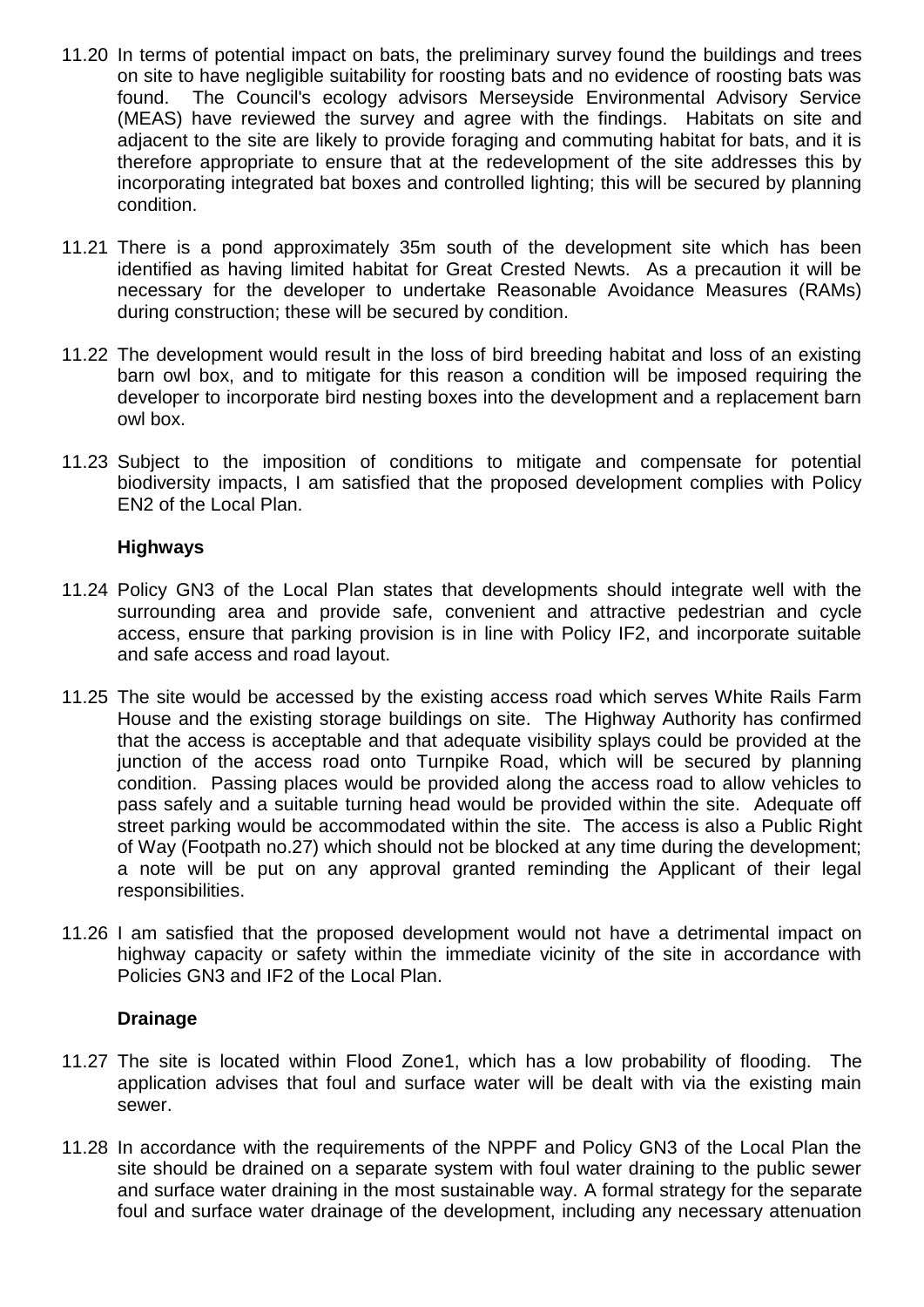measures, maintenance and management proposals and phasing of delivery will be secured by planning condition. I am satisfied that it will be possible to secure suitable foul and surface water drainage for the site in accordance with Policy GN3 of the Local Plan.

## **Conclusion**

11.29 I am satisfied that the principle of the proposed development is acceptable in this Green Belt location, and that the scale and layout of the development would be satisfactory. I consider that the proposed development would be acceptable in terms of residential amenity, highway safety and drainage. Subject to receipt of a response from Natural England to confirm that they are satisfied with the Habitats Regulations Assessment and confirmation they have no objections on ecological grounds, I consider that the proposed development complies with all relevant policies in the Local Plan.

# **12.0 RECOMMENDATION**

12.1 That planning permission be GRANTED subject to receipt of confirmation of No Objections from Natural England and subject to the following conditions and reasons:

# **Conditions**

1. Application for approval of reserved matters must be made not later than the expiration of three years beginning with the date of this permission and the development must be begun not later than the expiration of two years from the final approval of the reserved matters or, in the case of approval on different dates, the final approval of the last such matter to be approved.

Reason: To comply with the requirements of Section 92 of the Town and Country Planning Act 1990.

2. Before any part of the development hereby granted permission is commenced, approval shall be obtained from the Local Planning Authority with respect to the reserved matters, namely the appearance and landscaping including details of landscape management and maintenance (hereinafter called "the reserved matters").

Reason: The application is in outline form only and the matters referred to in the condition are reserved for subsequent approval by the Local Planning Authority.

3. The development hereby approved shall be carried out in accordance with details shown on the following plans:

Plan reference:

0877-02-02-003 Rev A - Site Location Plan

0877-02-02-002 Rev D - Proposed Site Plan

0877-02-05-003 - Proposed Outline Elevations Sheet 01 of 02

0877-02-05-004 - Proposed Outline Elevations Sheet 02 of 02

received by the Local Planning Authority on 01.04.2020

0877-02-02-004 Rev A - Proposed Access Plan received by the Local Planning Authority on 08.06.2020.

P20061-001A Turning Head and Passing Place Proposals received by the Local Planning Authority on 13.01.2021.

Reason: For the avoidance of doubt and to ensure compliance with the provisions of Policy GN3 in the adopted West Lancashire Local Plan 2012-2027 Development Plan Document.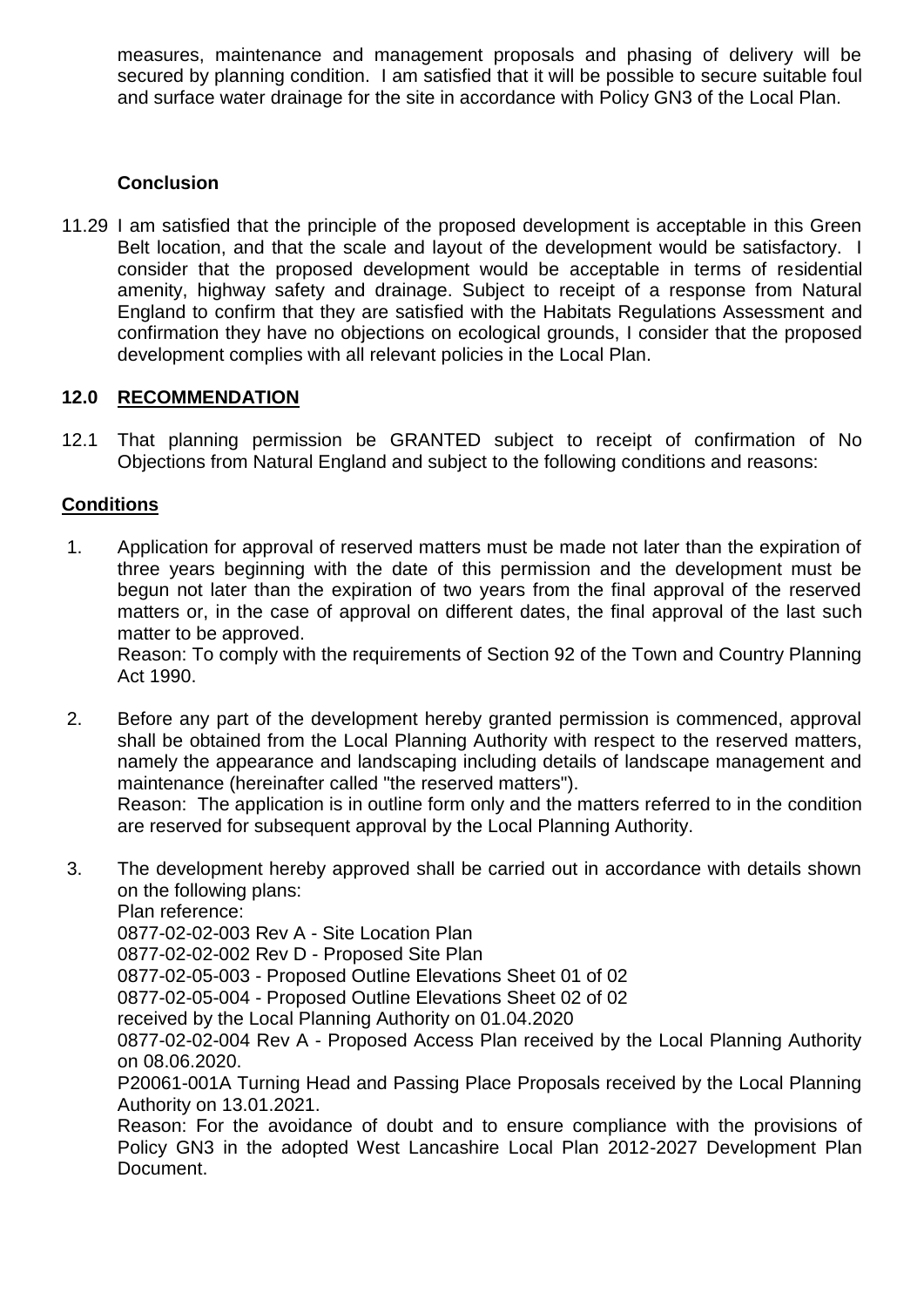4. No above ground construction works shall take place until a full specification of materials to be used externally on the building(s) have been submitted to and approved in writing by the Local Planning Authority. Such details shall include the type, colour and texture of the materials and should be reflective of those within the surrounding area, unless otherwise agreed in writing by the Local Planning Authority.

The development shall be carried out only in accordance with the agreed schedule of materials and method of construction.

Reason: To ensure that the external appearance of the building(s) is satisfactory and that the development therefore complies with the provisions of Policy GN3 in the adopted West Lancashire Local Plan 2012-2027 Development Plan Document.

- 5. The provisions of the Town and Country Planning (General Permitted Development) (England) Order 2015 (or any Order revoking and re-enacting that Order with or without modification) Schedule 2, Parts 1 A - F and 2 A - B, or any amendments made to that Order, shall not apply:
	- (i) no extensions shall be carried out to the dwelling(s)
	- (ii) no garages or carports shall be erected within the curtilage of the dwellings
	- (iii) no vehicle standing space shall be provided within the curtilage of the dwellings

(iv) no buildings, greenhouses, swimming pools, gates, walls, fences or other structures shall be erected within the curtilage of the dwellings

(v) no means of access shall be constructed to the curtilage of the dwellings

(vi) no windows or dormer windows shall be added to the dwelling

unless on application to the Local Planning Authority, planning permission for such development has been granted.

Reason: The character and location of the property are such that the Local Planning Authority wish to exercise control over future development in order to protect the openness of the Green Belt and to comply with the provisions of Policy GN1(b) in the West Lancashire Local Plan 2012-2027 Development Plan Document and National Planning Policy Framework - Protecting Green Belt Land.

6. No part of the development hereby approved shall commence until a scheme for the highway works within the adopted highway has been submitted to and approved by the Local Planning Authority.

Reason: These details are required prior to the commencement of development to safeguard the safety and interests of the users of the highway and ensure that the development complies with the provisions of Policy GN3 in the West Lancashire Local Plan 2012-2027 Development Plan Document.

- 7. No part of the development hereby approved shall be occupied or opened for trading until off-site works of highway improvement required under condition 4 has been constructed and completed in accordance with the scheme details. Reason: To safeguard the safety and interests of the users of the highway and to ensure that the development complies with the provisions of Policy GN3 in the West Lancashire Local Plan 2012-2027 Development Plan Document.
- 8. Prior to construction of any dwelling a scheme for the provision of electric vehicle charging points throughout the development and timetable for implementation shall be submitted to and approved in writing by the Local Planning Authority. No dwelling shall be occupied until an electric vehicle charging point has been installed in accordance with the agreed details.

Reason: In the interests of sustainability and air quality in accordance with Policy GN3 in the West Lancashire Local Plan 2012-2027 Development Plan Document.

9. Prior to any part of the development hereby permitted taking place a scheme showing the areas for loading and unloading of plant and materials to be used in the construction of the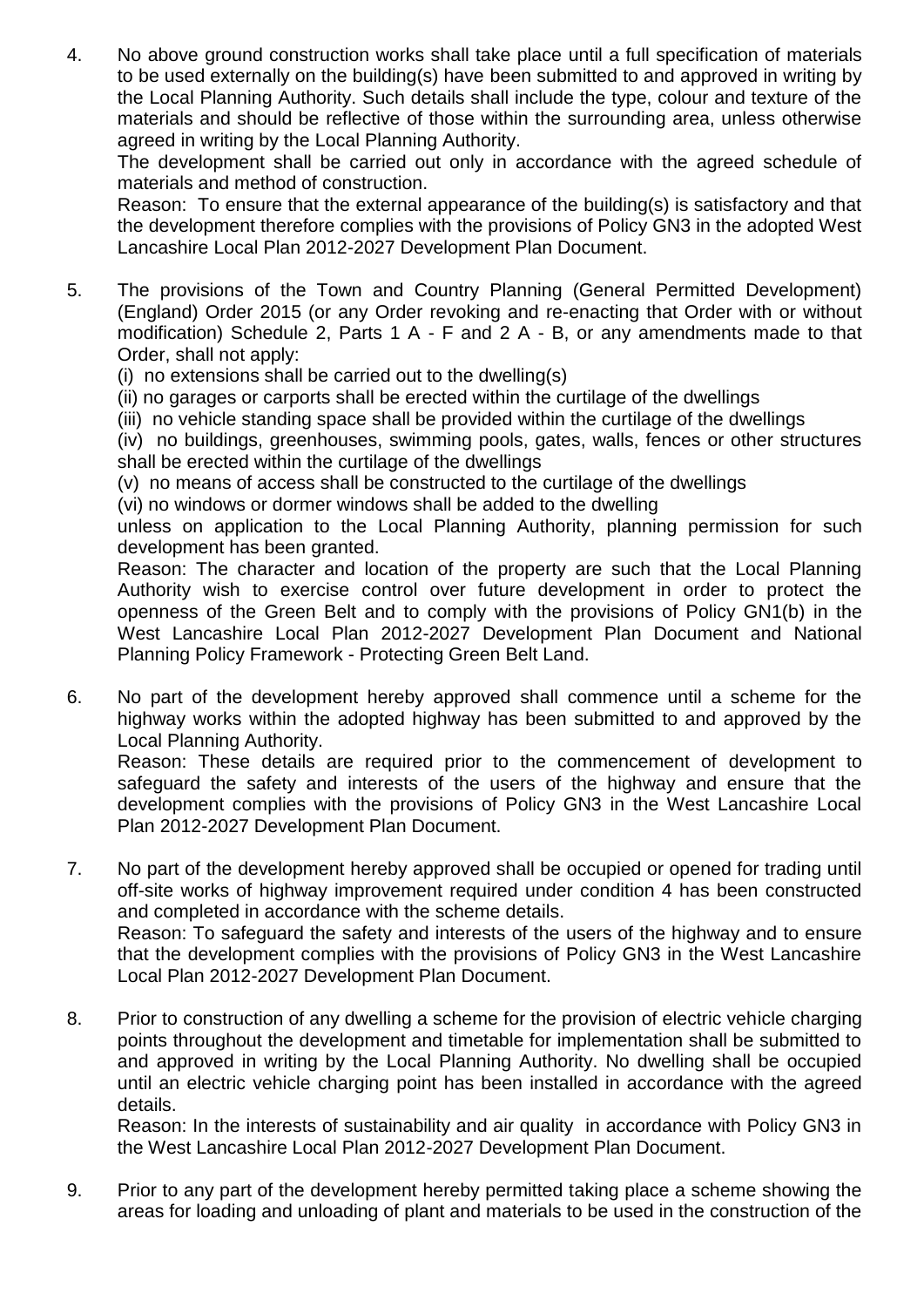development, areas for storage of plant and materials, parking for site operatives and visitors, and measures to prevent the transfer of mud out of the site, shall be submitted to and approved in writing by the local planning authority. All works which form part of the approved scheme shall be implemented while any demolition/construction works are in operation.

Reason: These details are required prior to the commencement of development in order to protect the amenity of neighbouring occupiers and to comply with the provisions of Policy GN3 in the adopted West Lancashire Local Plan 2012-2027 Development Plan Document.

#### 10. Foul and surface water shall be drained on separate systems.

Reason: To secure proper drainage and to manage the risk of flooding and pollution and to ensure that the development complies with the provisions of Policy GN3 in the adopted West Lancashire Local Plan 2012-2027 Development Plan Document.

11. No development on the construction phase shall commence until details of the design of the surface water drainage system, based on sustainable drainage principles, have been submitted to and approved in writing by the Local Planning Authority. Those details shall be submitted as part of any reserved matters approval and should include:

a) A drainage strategy confirming the proposed means of surface water disposal together with a SuDS management and maintenance plan, if applicable;

b) Evidence of the existing site topography to include any existing surface water flow routes, drains, sewers and watercourses in a readable 3D Autocad .drawing format;

c) Evidence of site investigation, test results to confirm soil infiltrations rates and calculations to indicate existing SW runoff rates and volumes;

d) Demonstration that SW run-off will not exceed pre-development run-off rates and volumes and, for formerly developed land, that the requisite reduction in runoff will be achieved;

e) Demonstration that existing natural land drainage water (e.g. spring water, ground water or surface runoff) from surrounding areas that enters the site is managed in such a way to have no material impact by leaving the site in terms of nuisance (e.g. exacerbation of existing flooding) or damage;

f) Design calculations using relevant storm periods and intensities (e.g. 1 in 30 and 1 in 100 year + agreed allowance for climate change), runoff discharge rates and volumes (both pre and post development), facilities for temporary storage, the methods employed to delay and control SW discharged from the site, and the measures taken to prevent flooding and pollution of the receiving groundwater and/or surface waters, including watercourses, and details of floor levels in metres AOD;

g) Evidence that flood flows will be effectively managed within the site during the lifetime of the development including the construction period, will have no material impact by leaving the site in terms of nuisance or damage, or increase watercourse flows during periods of river flooding;

h) In addition to the normal printed input/output files supporting calculations for existing discharge rates (if applicable) and drainage proposals are to be submitted in an electronic format suitable for use in MicroDrainage software (e.g. mdx file format). Any flow control details should be modelled using the Depth/ Flow Relationship for the Control Type for MicroDrainage version 2015 or earlier;

i) Existing and proposed 3D level data submitted in a suitable format i.e. CSV or Autocad .drawing; and

j) Existing and proposed catchment areas in a suitable format i.e. Autocad drawing.

The scheme shall be implemented in full in accordance with the approved details prior to first occupation of the first new dwelling, or completion of the development, whichever is the sooner.

Before any dwelling is occupied / the building is first brought into use, a validation report (that demonstrates that the drainage scheme has been carried out in accordance with the approved plan) must be submitted to the Local Planning Authority.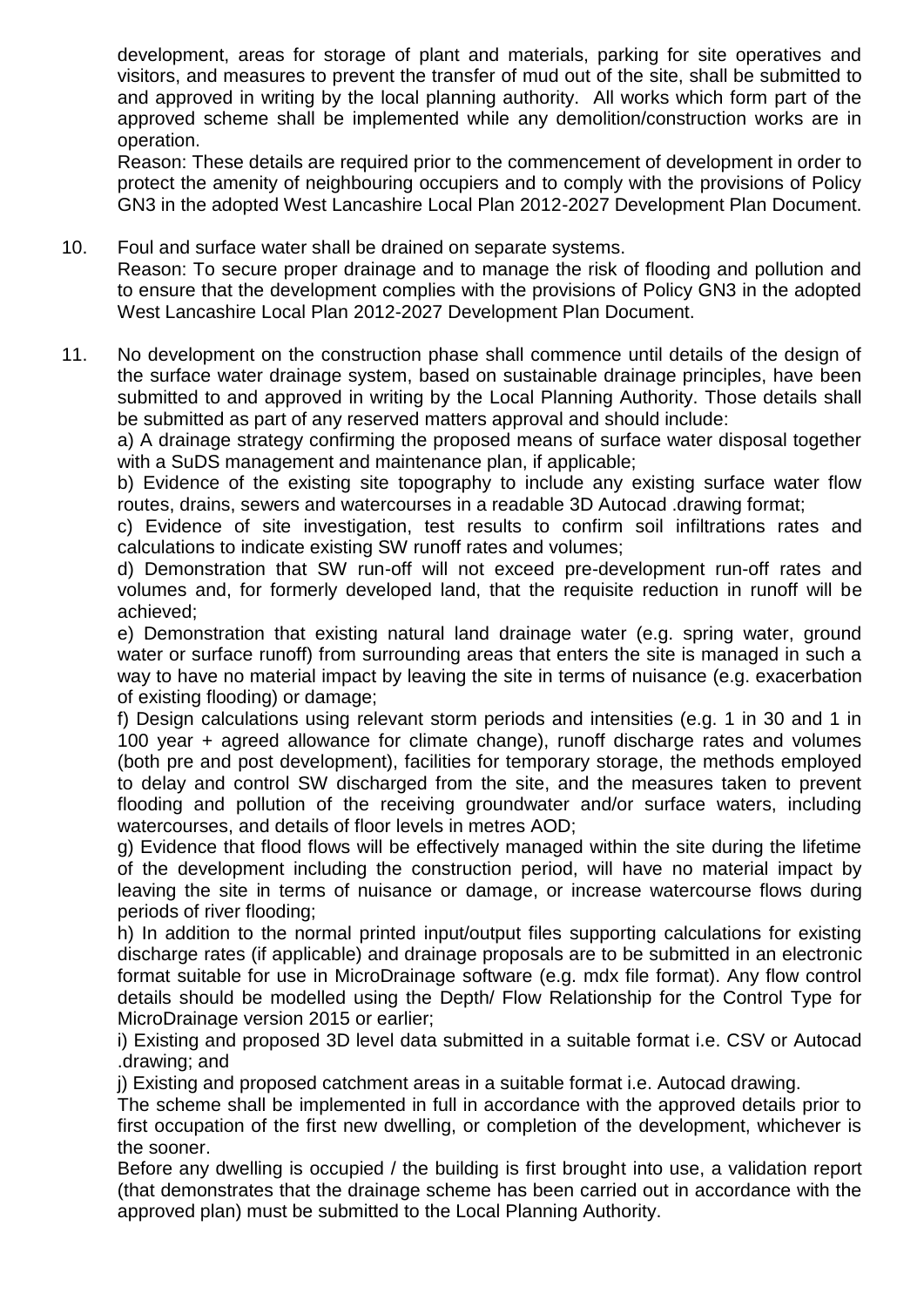The approved drainage system shall be retained, managed and maintained in accordance with the approved details at all times for the duration of the development.

Reason: These details are required prior to the commencement of development to ensure adequate drainage for the proposed development and to ensure that there is no flood risk on- or off-the site resulting from the proposed development and to ensure that the development complies with the provisions of Policy GN3 in the adopted West Lancashire Local Plan 2012-2027 Development Plan Document.

12. No development shall commence until an Ecological Management Plan (EMP) has been submitted to and approved in writing by the Local Planning Authority. The EMP shall propose measures to mitigate environmental biodiversity effects during the construction phases of the proposed development.

With regard to ecology the EMP should include detailed plans and information showing: Reasonable Avoidance Measures for amphibians;

Detailed plans including; the total area, areas of site compounds, transport routes and the precise location(s) of proposed work;

Detailed construction method statement(s) setting out; what work will be done, when (an indication of the time of year and how long work will take), how the work will be undertaken, if there will be any emissions (such as to water, air, disposal to land) and any transport requirements to the site;

Details of the materials, machinery and equipment to be used; and

Visual and acoustic screening measures for SPA qualifying non-breeding birds.

The development shall be implemented in accordance with the approved details.

Reason: These details are required prior to the commencement of development to as the proposed development may result in the loss of ecological habitat and as such precautions are required during the construction phase in order to comply with the provisions of Policies GN3 & EN2 in the adopted West Lancashire Local Plan 2012-2027 Development Plan Document.

13. No building shall be occupied/brought into use until details of bird nesting boxes (number, type and location on an appropriately scaled plan) and a replacement barn owl box to be erected on the site have been submitted to and approved in writing by the Local Planning Authority. Thereafter the development shall be implemented in accordance with the approved details.

Reason: The proposed development will result in the loss of bird breeding habitat and as such mitigation is required in order to comply with the provisions of Policies GN3 & EN2 in the adopted West Lancashire Local Plan 2012-2027 Development Plan Document.

14. No building shall be occupied until a scheme detailing any proposed external lighting to be installed on the site has been submitted to and approved in writing by the local planning authority. All external lighting shall be installed and maintained in accordance with the agreed scheme.

Reason: To minimise the visual impact of light on nearby residential properties and to safeguard protected species in accordance with Policy GN3 and Policy EN2 in the West Lancashire Local Plan 2012-2027 Development Plan Document.

15. All hard and soft landscape works shall be carried out in accordance with the approved details. The works shall be carried out before any part of the development is occupied or in accordance with a programme to be agreed in writing with the Local Planning Authority prior to any development commencing. Any trees / shrubs which are removed, die, become severely damaged or diseased within 7 years of their planting shall be replaced in the next planting season with trees / shrubs of similar size and species to those originally required to be planted unless the Local Planning Authority gives written consent to any variation.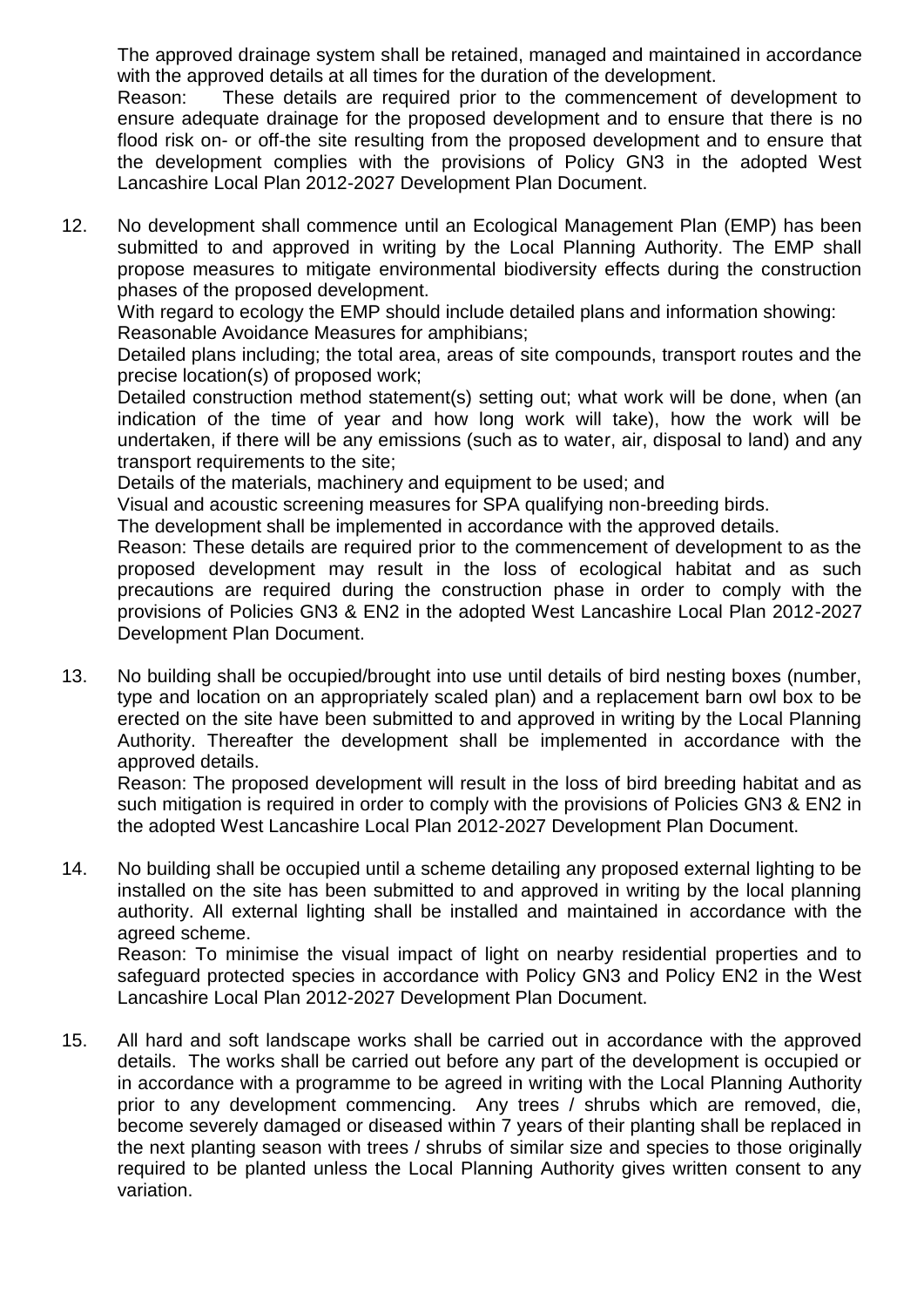Reason: To ensure that the site is satisfactorily landscaped having regard to the character of the area and the nature of the proposed development and to comply with Policy GN3 in the West Lancashire Local Plan 2012-2027 Development Plan Document.

16. Any application for approval of "reserved matters" in respect of siting and/or landscaping shall include a Tree Survey, Impact Study and Method Statement, including a plan(s) to a scale of not less than 1:200

The plans and particulars shall include:

(a) the precise location of each existing tree on or near the site which has a stem diameter at a point 1.5 m above ground level exceeding 75 mm, showing which trees are to be retained and the crown spread of each tree, and allocating a reference number to each tree;

(b) details of the species, approximate height in metres, stem diameter in millimetres at 1.5 metres above ground level, branch spread in metres taken at the four cardinal points, height in metres of crown clearance above adjacent ground level, age class, condition, estimated remaining contribution in years and category grading of each existing tree;

(c) details of any proposed pruning of any tree to be retained either within or adjacent to the site;

(d) details of any proposed alterations in existing ground levels and of the position and depth of any proposed excavation.

(e) the location of all proposed building works, roads, driveways or other development in relation to the trees.

The Arboricultural Impact Study shall include:

a) details of any likely impact to the retained trees and/or hedges due to alterations in existing ground levels, position and depth of any proposed excavations, location of any proposed buildings, roads, driveways, walls, services or any other development works on or adjacent the site;

The Method Statement shall include:

a) details of all protective measures required to retain the health and stability of all retained trees and/or hedges on or adjacent the site including; fencing, designated washing and mixing areas, designated site cabin areas, access in and out the site, special surfaces and site supervision.

All works identified in the tree survey shall be in accordance with British Standard documents No's 3998:2010 and 5837:2012.

No part of the development, or works to trees, shall be carried out except in accordance with a relevant approval of reserved matters covering the above items.

Reason: To enable the Local Planning Authority to consider the details of the proposed development in relation to the existing trees and to ensure compliance with Policies GN3 and EN2 in the West Lancashire Local Plan 2012-2027 Development Plan Document.

17. Before the first use/occupation of the development hereby permitted a scheme of noise attenuation measures shall be submitted to and approved in writing by the local planning authority. The approved measures shall be implemented before the first use of the development and shall be retained thereafter.

Reason: To safeguard local residents from noise and disturbance, and to comply with Policy GN3 in the West Lancashire Local Plan 2012-2027 Development Plan Document.

18. The business floorspace shall be used for a B1 business use only, including B1(a) offices, B1(b) research and development of products and processes and B1(c) industrial processes which can be carried out at any residential area without causing detriment to the amenity of the area, and for no other purpose (including any other purpose in the Schedule to the Town and Country Planning (Use Classes) Order 1987, or in any provision equivalent to that Class in any statutory instrument revoking and re-enacting that Order with or without modification).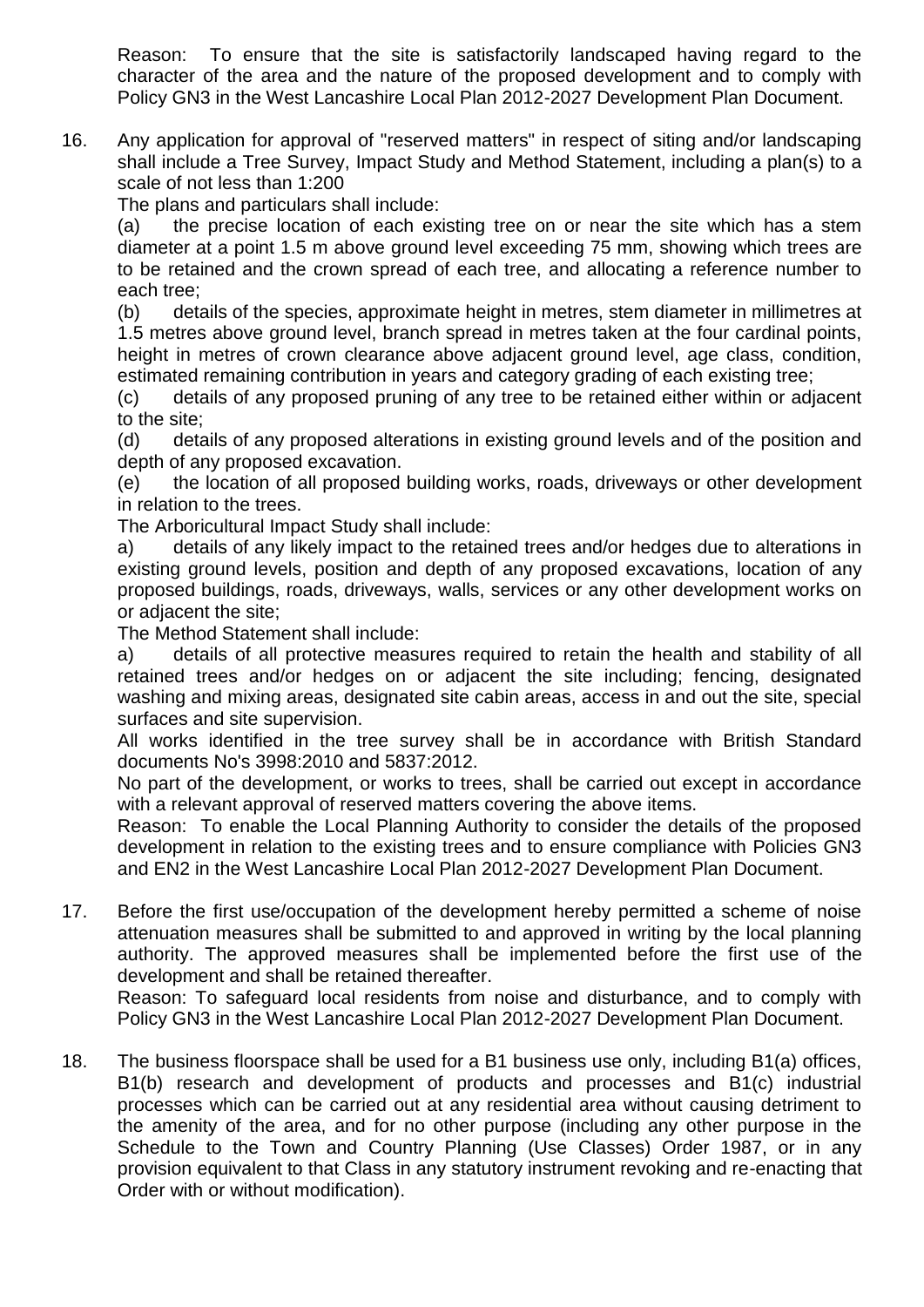Reason: To enable the Local Planning Authority to assess any proposal for a further change of use to comply with Policy GN3 of the West Lancashire Local Plan 2012-2027 Development Plan Document.

- 19. No open storage of materials nor the installation or storage of machinery or plant shall take place outside the live-work units hereby permitted. Reason: To safeguard the amenities of neighbouring occupiers and to comply with Policy GN3 in the West Lancashire Local Plan 2012-2027 Development Plan Document.
- 20. The residential units shall not be occupied other than by a person solely or mainly employed, or last employed in the business occupying the business floorspace of the associated unit, a widow or widower of such a person, or any resident dependants. Reason: To safeguard the amenities of occupants of existing dwellings located in the vicinity of the application site and to comply with the provisions of Policy GN3 in the West Lancashire Local Plan 2012-2027 Development Plan Document.
- 21. No loading/unloading of vehicles in connection with business use and no commercial deliveries shall be taken or dispatched from the site, outside the hours of 9am - 5pm Monday to Friday, 9am - 1pm on Saturdays and not at all on Sundays or Bank or Public Holidays.

Reason: To safeguard the amenities of nearby residents and to comply with Policy GN3 in the adopted West Lancashire Local Plan 2012-2027 Development Plan Document.

### **Notes**

1. Highway Notes

1. The grant of planning permission will require the applicant to enter into an appropriate Legal Agreement, with the County Council as Highway Authority. The Highway Authority hereby reserves the right to provide the highway works within the highway associated with this proposal. Provision of the highway works includes design, procurement of the work by contract and supervision of the works. The applicant is advised to contact the Environment Directorate for further information and advice by telephoning the Development Support Section on 0300 123 6780, or email lhscustomerservice@lancashire.gov.uk

2. The grant of planning permission does not entitle a developer to obstruct a right of way and any proposed stopping-up or diversion of a right of way should be the subject of an Order under the appropriate Act. The applicant should be advised to contact Lancashire County Council's Public Rights of Way section by email on PROW@lancashire.gov.uk quoting the location, district and planning application number, to discuss their proposals before any development works begin.

3. This consent does not give approval to a connection being made to Lancashire County Council's highway drainage system.

## **Reason for Approval**

- 1. The Local Planning Authority has considered the proposed development in the context of the Development Plan including, in particular, the following Policy/Policies in the adopted West Lancashire Local Plan 2012-2027 Development Plan Document:
	- GN1 Settlement Boundaries
	- GN3 Criteria for Sustainable Development
	- RS1 Residential Development
	- EC1 The Economy and Employment Land
	- EN2 The Rural Economy

EN4 - Preserving and Enhancing West Lancashire's Natural Environment

together with Supplementary Planning Guidance and all relevant material considerations. The Local Planning Authority considers that the proposal complies with the relevant Policy